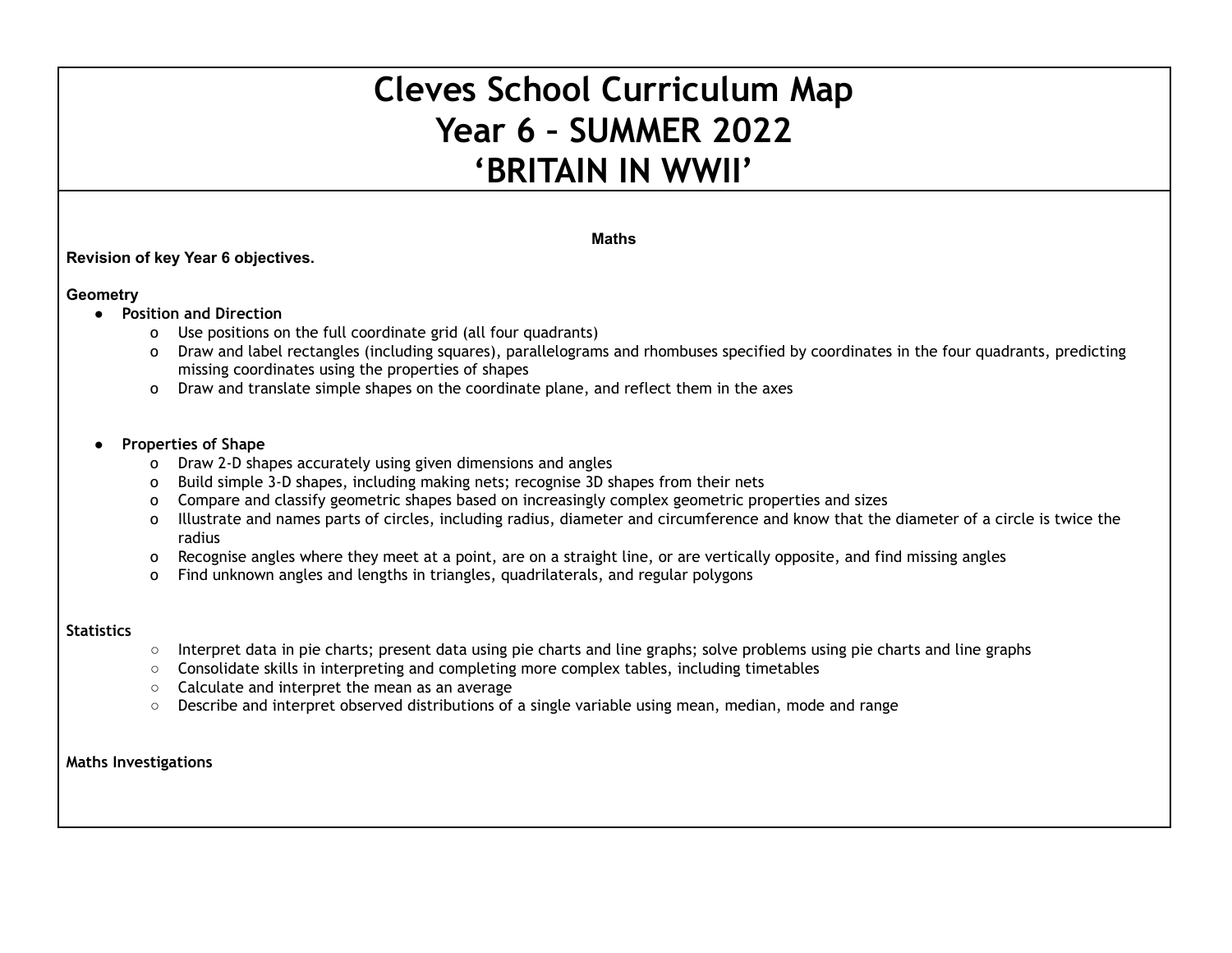| To read a range of age-appropriate fiction, non-fiction and poetry texts<br>O<br>To read and identify the key structural and language features of poetry by significant children's poets<br>O<br>To learn by heart and perform poems, using intonation, volume and actions effectively to engage the audience<br>O<br>To explain their understanding of a text through formal presentations, using notes if necessary<br>$\circ$<br>To explain and discuss their understanding of a text through debate, including a counter argument in response to another point of view<br>O<br>To compare themes and language choices within and between books they have read<br>O<br>To compare, contrast and evaluate different non-fiction texts<br>$\Omega$                                                                                                    |  |  |  |  |
|--------------------------------------------------------------------------------------------------------------------------------------------------------------------------------------------------------------------------------------------------------------------------------------------------------------------------------------------------------------------------------------------------------------------------------------------------------------------------------------------------------------------------------------------------------------------------------------------------------------------------------------------------------------------------------------------------------------------------------------------------------------------------------------------------------------------------------------------------------|--|--|--|--|
| 3rd person and 1st person narrative writing inspired by the text 'Friend or Foe' by Michael Morpurgo<br>To spell accurately and apply spelling rules (and their exceptions) in all written work<br>To use a wide range of punctuation and vocabulary accurately for effect                                                                                                                                                                                                                                                                                                                                                                                                                                                                                                                                                                             |  |  |  |  |
| <b>Science</b>                                                                                                                                                                                                                                                                                                                                                                                                                                                                                                                                                                                                                                                                                                                                                                                                                                         |  |  |  |  |
| <b>Animals, Including Humans</b><br>Identify and name the main parts of the human circulatory system, and<br>explain the functions of the heart, blood vessels and blood<br>Recognise the impact of diet, exercise, drugs and lifestyle on the way<br>$\bullet$<br>their bodies function<br>describe the ways in which nutrients and water are transported within<br>$\bullet$<br>animals, including humans<br>Electricity<br>Associate the brightness of a lamp or the volume of a buzzer with the<br>$\bullet$<br>number and voltage of cells used in the circuit<br>Compare and give reasons for variations in how components function,<br>$\bullet$<br>including the brightness of bulbs, the loudness of buzzers and the<br>on/off position of switches<br>Use recognised symbols when representing a simple circuit in a<br>$\bullet$<br>diagram |  |  |  |  |
|                                                                                                                                                                                                                                                                                                                                                                                                                                                                                                                                                                                                                                                                                                                                                                                                                                                        |  |  |  |  |

**Literacy**

● **Reading**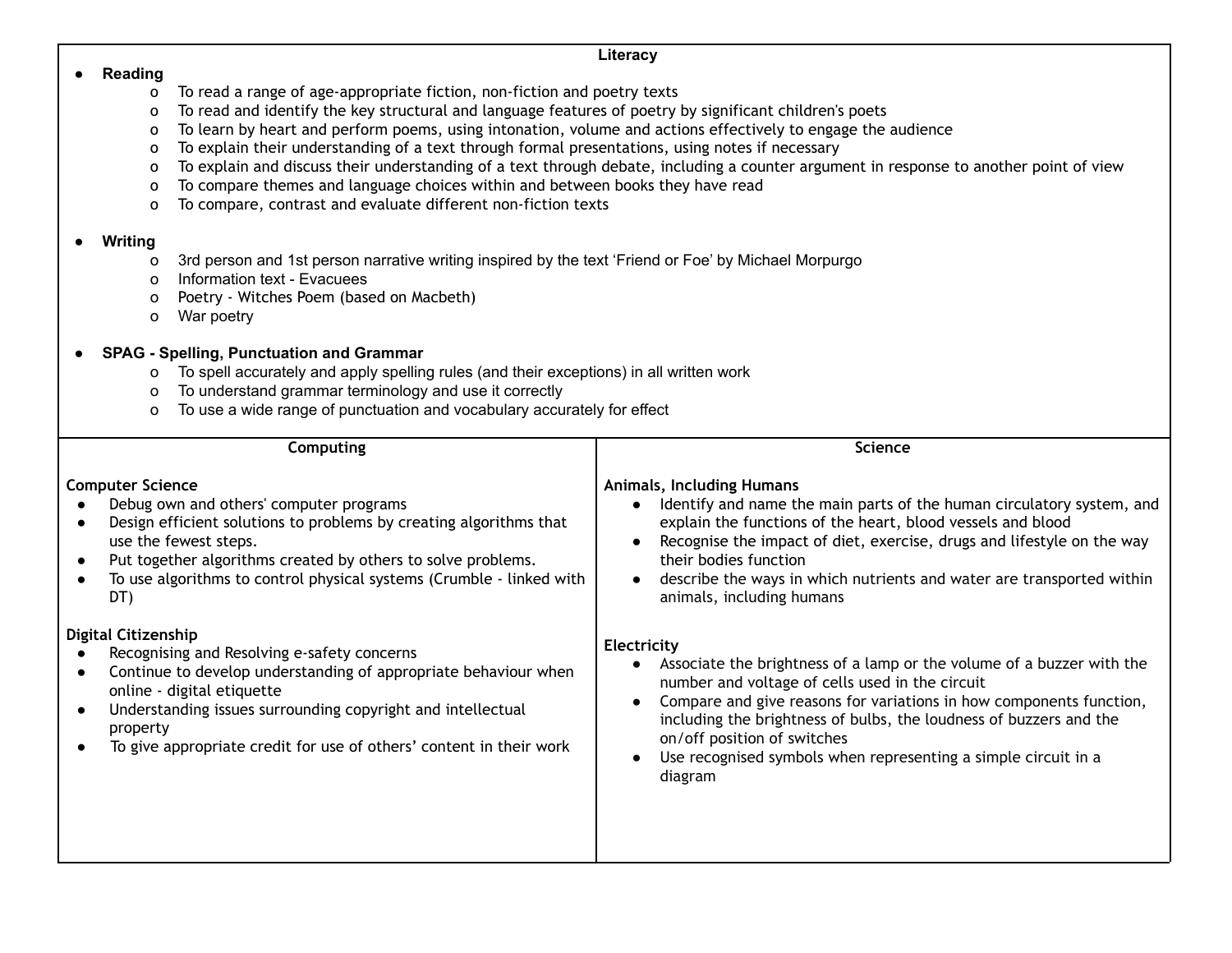|                                                                                                                                                                                                                                                                                                                                                                                                                                                                                                                                                          | History/Geography                                                                                                                                                                                                                                                                                                                                                                                                                                                                                                                                                                                                                                            | <b>RE</b>                                                                                                                                                                                                                                                                                                                                                                                                                                                                           |
|----------------------------------------------------------------------------------------------------------------------------------------------------------------------------------------------------------------------------------------------------------------------------------------------------------------------------------------------------------------------------------------------------------------------------------------------------------------------------------------------------------------------------------------------------------|--------------------------------------------------------------------------------------------------------------------------------------------------------------------------------------------------------------------------------------------------------------------------------------------------------------------------------------------------------------------------------------------------------------------------------------------------------------------------------------------------------------------------------------------------------------------------------------------------------------------------------------------------------------|-------------------------------------------------------------------------------------------------------------------------------------------------------------------------------------------------------------------------------------------------------------------------------------------------------------------------------------------------------------------------------------------------------------------------------------------------------------------------------------|
|                                                                                                                                                                                                                                                                                                                                                                                                                                                                                                                                                          | World War II<br>Can examine periods in world history;<br>identifying contrasts with and<br>influences on British society at the<br>time.<br>Can discuss the impact and causes of<br>historical changes in Britain.<br>Can create historically valid questions<br>about cause and significance.<br>Can make links between events and<br>changes; giving reasons for them and<br>explaining the result.<br>Can make links between events and<br>changes; giving reasons for them and<br>explaining the result.                                                                                                                                                 | What are the important times for Jews?<br>To learn about Jewish worship<br>To find out how Jewish people celebrate<br>$\bullet$<br>important milestones<br>To learn about key Jewish festivals and how<br>$\bullet$<br>and why these are celebrated<br>The meaning behind the key features,<br>$\bullet$<br>artefacts & symbols found in a synagogue<br>The significance of the synagogue for Jews in<br>$\bullet$<br>terms of being a place for worship, learning<br>and community |
| PSHE/Philosophy                                                                                                                                                                                                                                                                                                                                                                                                                                                                                                                                          | PSHE/Philosophy                                                                                                                                                                                                                                                                                                                                                                                                                                                                                                                                                                                                                                              | PSHE/Philosophy                                                                                                                                                                                                                                                                                                                                                                                                                                                                     |
| Moving On<br>Preparing for Secondary School transition,<br>$\bullet$<br>including induction visits<br><b>Health and Wellbeing</b><br>What affects mental health and how to<br>cope.<br>Managing loss and bereavement.<br>$\bullet$<br>Human reproduction, pregnancy and<br>$\bullet$<br>responsibilities of being a parent.<br>Keeping personal information safe and<br>$\bullet$<br>sharing images.<br>Age ratings and restrictions and their<br>$\bullet$<br>importance.<br>Drug use, risk and effects. The law on<br>drugs and messages in the media. | Living Together in One World<br>To consider different communities we<br>$\bullet$<br>belong to and our how actions affect<br>others.<br>To consider and discuss situations of<br>$\bullet$<br>social and economic unfairness.<br>To understand that religions teach the<br>$\bullet$<br>importance of sharing and helping<br>those in need.<br>To identify the different communities<br>we belong to at a local, national,<br>global level<br>To further investigate the term 'Global<br>$\bullet$<br>Citizen' and what it means to us<br>To consider how seeing the world from<br>another person's point of view can help<br>make us better Global Citizens | Belonging to a community<br>Valuing diversity.<br>$\bullet$<br>Challenging discrimination and stereotypes.<br>$\bullet$<br>Media sources and their reliability including<br>altered images.<br>Sharing things online and their<br>appropriateness.                                                                                                                                                                                                                                  |